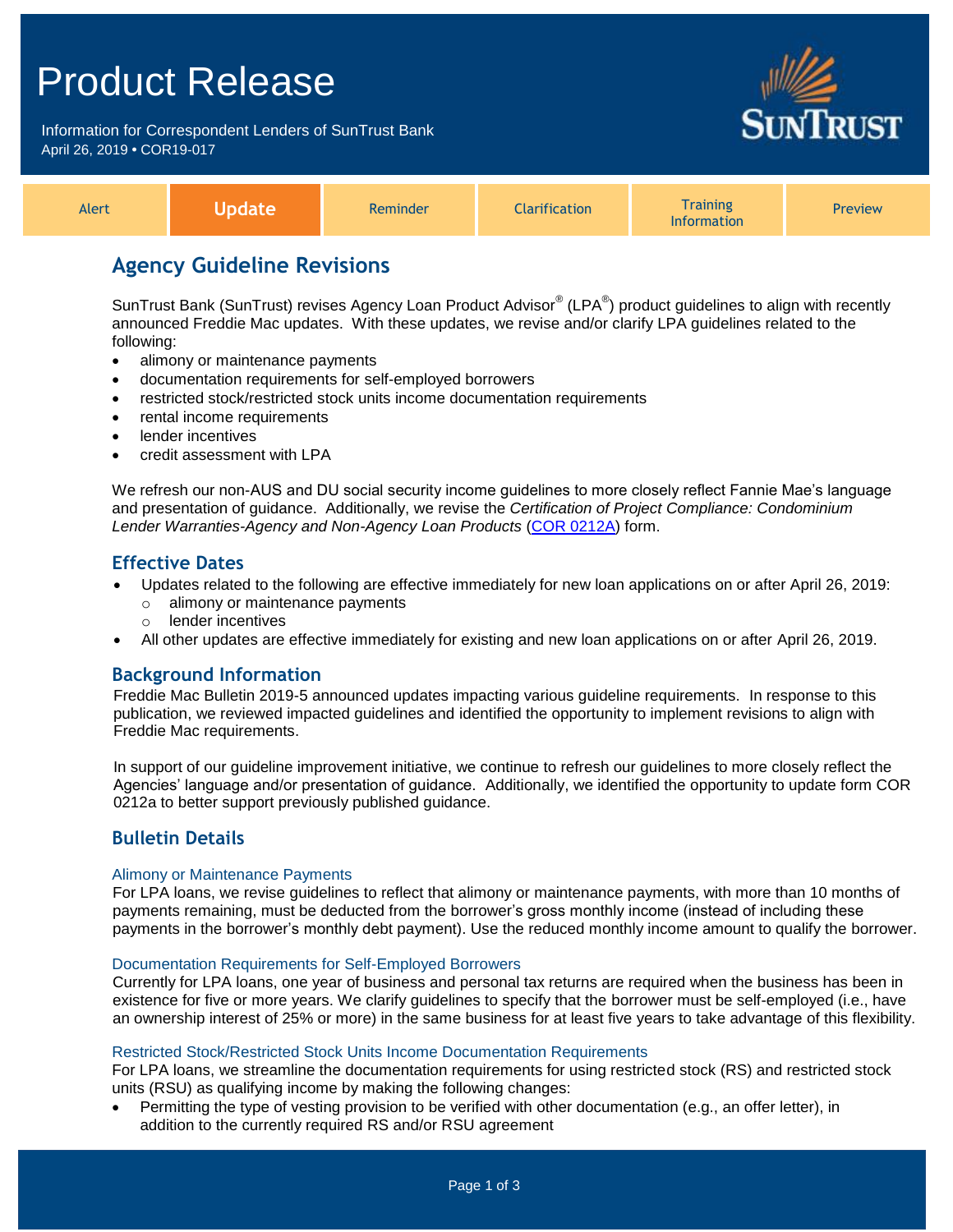# Product Release

Information for Correspondent Lenders of SunTrust Bank April 26, 2019 **•** COR19-017



## **Bulletin Details, continued**

#### Restricted Stock/Restricted Stock Units Income Documentation Requirements, continued

- Allowing income verification obtained through a third-party verification service provider, provided that RS and/or RSU payouts are clearly identified and distinguished
- Updating the requirement for vesting schedule(s) to state that they must be "currently in effect," rather than "most recent," as previously stated
- Removing the requirement for documented "date(s) of the payout(s)"

#### Rental Income Requirements

We clarify LPA rental income requirements to reflect:

- When it is appropriate to use a lease to document rental income as opposed to using the Schedule E
- That rental income can offset the full monthly payment rather than just the principal, interest, taxes and insurance

#### Lender Incentives

For LPA loans, we revise requirements to state that the lender may provide the borrower with a cash or a cashlike (e.g., a gift card) incentive that is not lender credit toward the mortgage transaction, provided the following requirements are met:

- The amount of the incentive does not exceed \$500
- No repayment is required
- The amount of the incentive is documented in the mortgage file

Do not consider the incentive as cash-out to the borrower and do not include the incentive in the calculation of the proceeds of the mortgage. Apply these requirements regardless of whether the incentive is provided before, at or after the mortgage closing.

#### Credit Assessment with LPA

For LPA loans, we eliminate the requirement that the lender must determine if the decision repository file used to create the selected borrower's credit report contains significant inaccurate credit information.

#### Other Guideline Improvement and Form Updates

- For non-AUS and DU social security income guidelines, we revise footnote references and make other formatting updates to more closely reflect Fannie Mae's language and presentation of guidance
- We revise the *Certification of Project Compliance: Condominium Lender Warranties-Agency and Non-Agency Loan Products* [\(COR 0212A\)](http://www.truistsellerguide.com/manual/cor/forms/cor0212a.pdf) form to support the new Freddie Mac "Exempt from Review" Project Classification type introduced in Product Release Bulletin [COR19-012](https://www.truistsellerguide.com/Manual/cor/bulletins/archive/Cr19-012.pdf)

#### Before and After Matrices

- [Click here](http://www.truistsellerguide.com/manual/cor/products/Cr19-017BA%20-%20New.pdf) to see the before and after matrix for a detailed overview of the updates related to the following:
	- o alimony or maintenance payments
	- o lender incentives
- [Click here](http://www.truistsellerguide.com/manual/cor/products/Cr19-017BA%20-%20NewandExist.pdf) to see the before and after matrix for a detailed overview of all other updates.

#### Revised Materials

Click [Agency Loan Programs](https://www.truistsellerguide.com/manual/cor/products/CAgency.pdf) and *Certification of Project Compliance: Condominium Lender Warranties-Agency and Non-Agency Loan Products* [\(COR 0212A\)](http://www.truistsellerguide.com/manual/cor/forms/cor0212a.pdf) to review the revised product materials.

### **Former Guidelines**

See the before and after matrices provided in the Bulletin Details section of this bulletin to access the former guidelines.